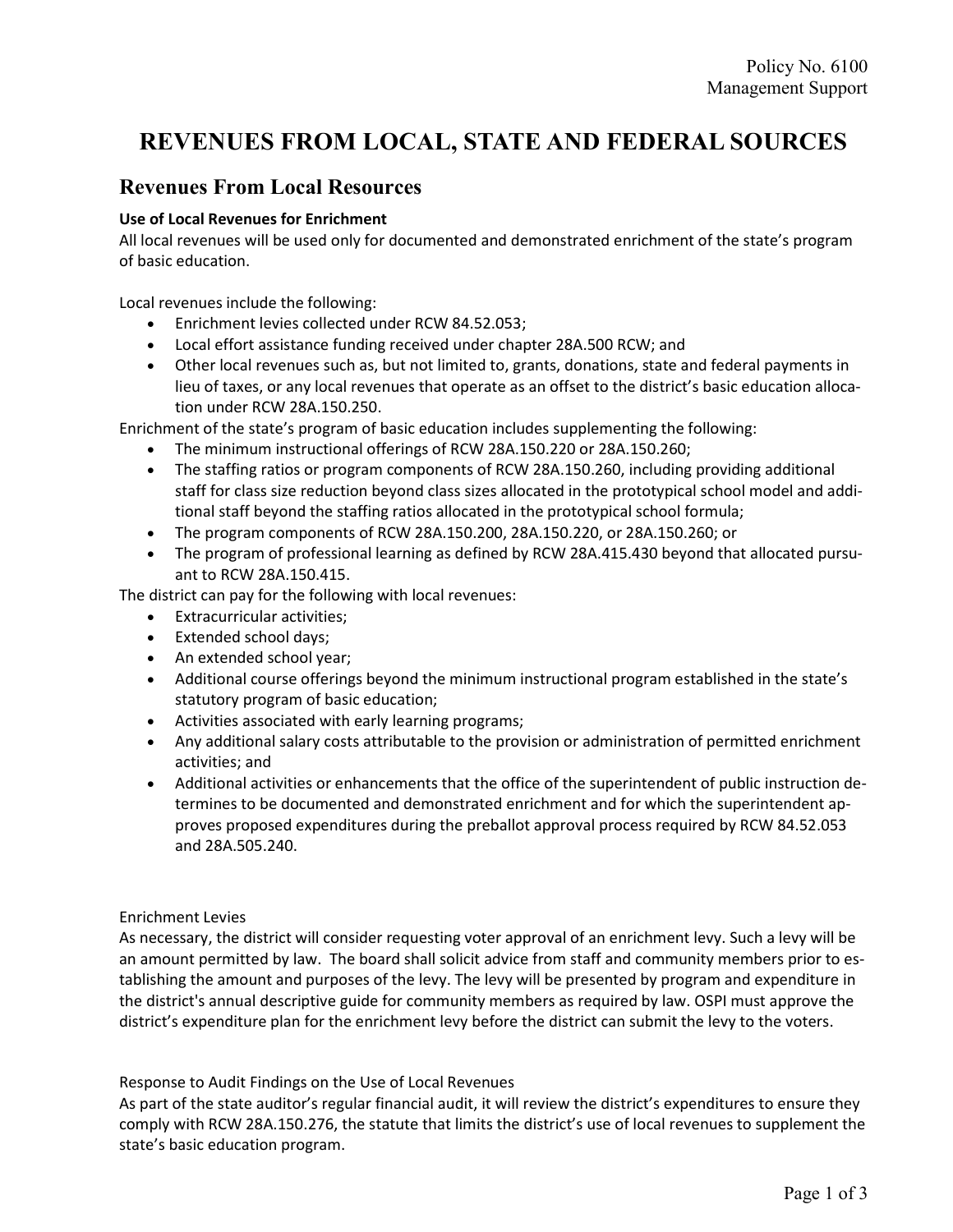Within 30 days of receiving the auditor's findings, the board will hold a public hearing to review the findings.

### Revenues From State Resources

The responsibility for financing public education in Washington falls primarily upon the state. To provide educational services beyond the levels possible under the basic education allocation, the district must depend upon state and federal special purpose funding programs and grants or enrichment levies approved by district voters.

The state provides special purpose appropriations for programs of transportation, for children with disabilities and for such other programs as it deems appropriate to assist schools.

If the Superintendent or designee identifies an optional state grant and determines that the benefits of accepting the grant outweighs the costs, he or she may provide a report to the board describing the benefits and the costs associated with accepting the grant. After reviewing the report, the board may formally authorize accepting the grant.

#### Revenues From The Federal Government

The objective of the board is to provide the best educational services possible within resources available to the district. Federal grants and programs may provide helpful financial resources towards pursuing that objective. When it is optional for the district to participate in a federally funded program, the board shall receive detailed analysis from the staff regarding both the advantages to be realized from the program and the additional costs in terms of staff time, impact on existing programs and new obligations that the program may require. Before authorizing participation in such a program, the board will first determine that the advantages outweigh the disadvantages and that the program shall not detract from other programs already in operation.

The board agrees to comply with all applicable federal and state requirements that may be a condition to receipt of federal funds including, but not limited to:

- Maintenance of fiscal records which show the receipt and disposition of federal funds;
- Provision for eligible private school students to participate in programs and/or services designed for the educationally disadvantaged as well as other programs which are supported by ECIA federal funds;
- Provision for testing to identify target students as well as to measure program results; and
- Provision for staff and parent involvement, program planning, budget development and program evaluation.

The district agrees to comply with Title 1 requirements pertaining to the implementation of internal controls for travel, contracted services, training, and capital outlay purchases and expenditures. The following controls are established for Title I program:

- All Title I funded purchases and expenditures will be directly related to allowable Title I activities and services that are necessary to carry out the objectives of the current program effectively, and for the benefit of eligible participants;
- Title I purchases and expenditures will be restricted to those incurred by persons with direct Title I duties and responsibilities and/or that benefit only eligible Title I participants;
- Title I funded in-service trainings will be directly related to specific Title I program activities and provided only to persons with Title I program responsibilities and duties; and